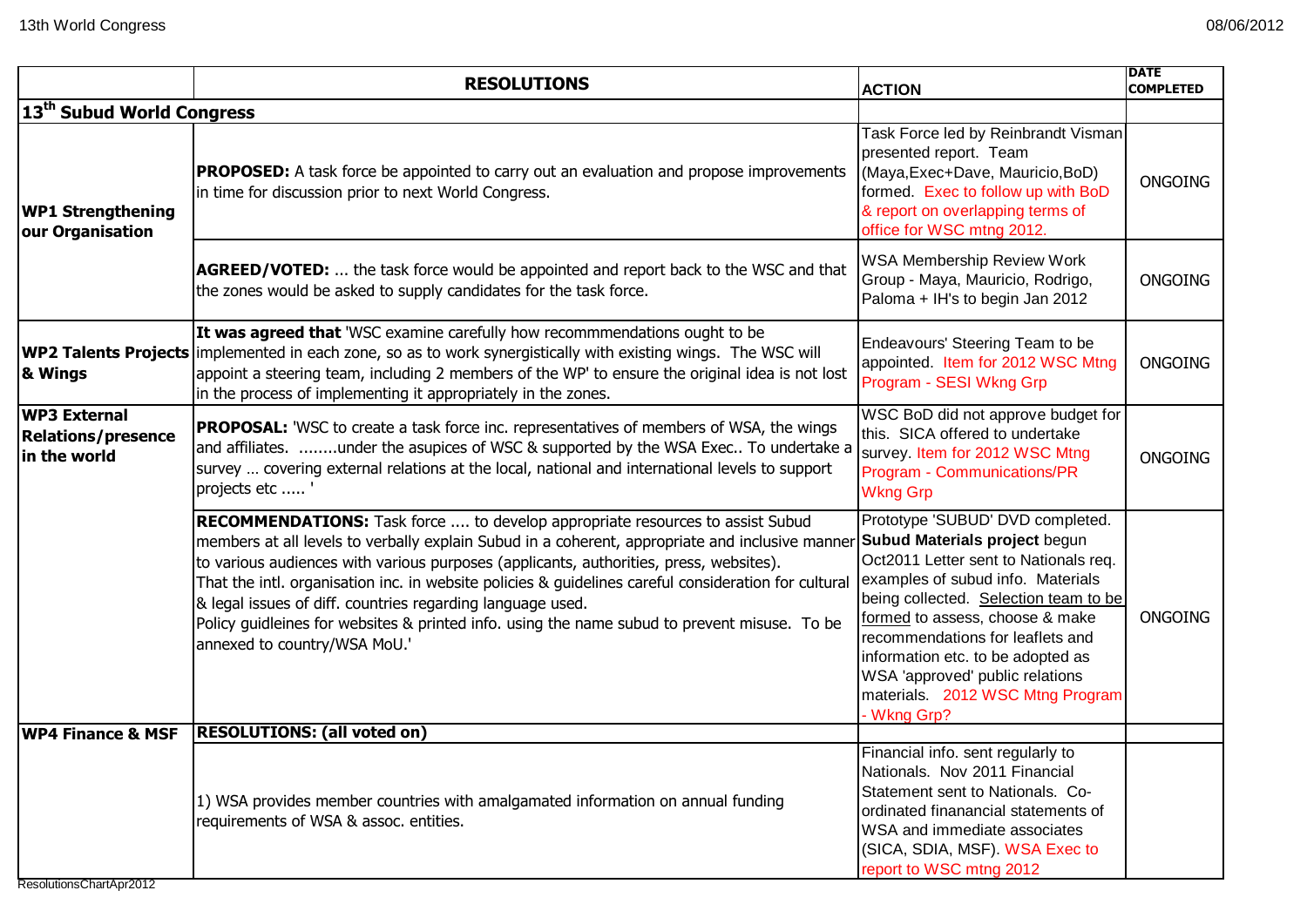| 2) WSA offers to work with member countries to plan a professional, transparent ann.<br>coordinated fundraising campaign that allows donors to designate the allocation of their<br>contribution                                                                                  | Aug 2011. Stuart Cooke appointed<br>Fundraiser and began Fundraising<br>Strategy Nov 2011. Full Quarterly<br>accounts to be circulated. Full report<br>on outcomes of FR strategy by Feb<br>2012 : To be included in WSA Exec<br>Work in Progress report to WSC<br>mtng |  |
|-----------------------------------------------------------------------------------------------------------------------------------------------------------------------------------------------------------------------------------------------------------------------------------|-------------------------------------------------------------------------------------------------------------------------------------------------------------------------------------------------------------------------------------------------------------------------|--|
| 3) That WSA recommends to Member Countries that the Committee Councillors be nominated<br>as the MSF National Liaison for their country or be the conduit for identifying a nominee.                                                                                              | To be discussed with MSF Jan 2012                                                                                                                                                                                                                                       |  |
| 4) WSA/MSF form a task force to explore methods, in various countries for individuals to make<br>tax efficient donatations to WSA and its assoc. entities. This task force will also explore ways<br>of cooperation between MSF and foundations being formed in member countries. | Nov 2011. Letter to 6 country<br>members req. info. re tax efficient<br>giving Summary of findings to be<br>produced by Feb 2012 & incl. in WSA<br>Exec Work in Porgress report to<br><b>WSC Mtng</b>                                                                   |  |
| 5) WSA will use all its communication channels and activities to support and clarify role of MSF<br>with in Subud                                                                                                                                                                 | Ongoing - MSF newsletter sent to all<br>National committees via WSA<br>contacts. (MSF is currently working<br>on a DVD with BPI)                                                                                                                                        |  |
| 6) WSA establish ann. amalgamated accounts of the international bodies                                                                                                                                                                                                            | Nov 2011. Letter to appropriate<br>bodies reqesting accounts, info etc.<br>MF, EW, HP currently reviewing<br>responses to be incl. in WSA Exec<br>work in Progress report to Council.                                                                                   |  |
| 7) WSA suggests a model for the amalgamation of accounts for informal informational<br>purposes, which includes all Member countries.                                                                                                                                             | Dec 2011 Finance Team inc. MF, HP<br>& EW, reviewing this to be incl. in<br>report as above                                                                                                                                                                             |  |
| 8) WSA encourages use of Subud premises to generate income and open these premises for<br>local community use.                                                                                                                                                                    | Within SESI's remit. To be reviewed<br>in relation to participation of all WSA<br>member countries. Remind SESI to<br>report action on this to 2012 Council                                                                                                             |  |
| 9) WSA encourages members worldwide to explore with Helpers the importance of member<br>financial support for Subud.                                                                                                                                                              | Nov 2011 This is seen as a key part of<br>fundraising strategy                                                                                                                                                                                                          |  |
| 10) WSA provides information to member countries about the various models of ownership,<br>good governance and uses of Subud premises worldwide, explaining their advantages &<br>disadvantages.                                                                                  | Within SESI's remit. Review of plans<br>requested Remind SESI to report<br>action on this to 2012 Council Mtng                                                                                                                                                          |  |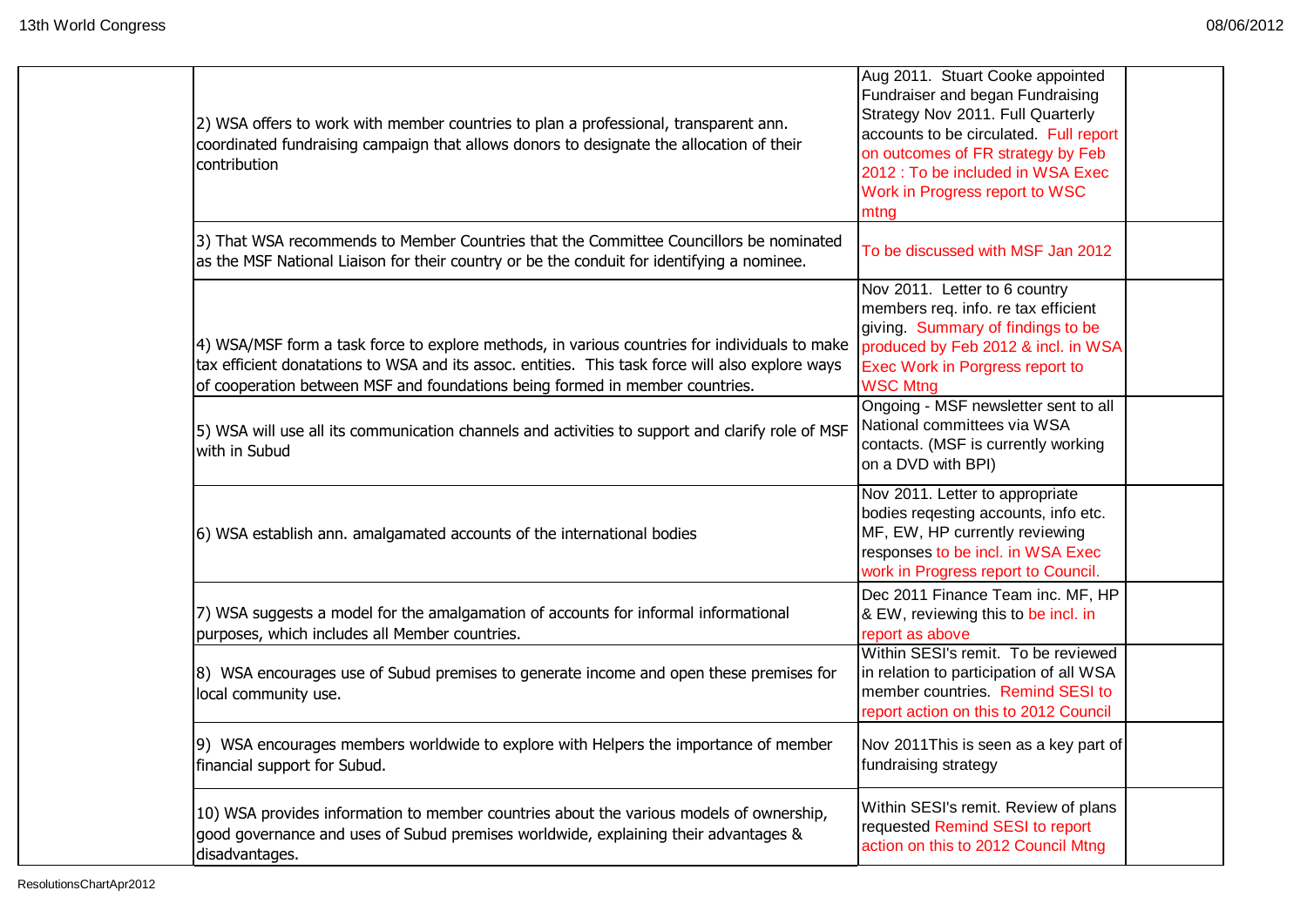|                    | [11] to avoid duplicaition of effort, WSA together with MSF, will offer their expertise in                                                                                                                                                                                                                                           |                                                                                                                                                                                                     |                       |
|--------------------|--------------------------------------------------------------------------------------------------------------------------------------------------------------------------------------------------------------------------------------------------------------------------------------------------------------------------------------|-----------------------------------------------------------------------------------------------------------------------------------------------------------------------------------------------------|-----------------------|
|                    | accounting, investment, etc. for use by other WSA assoc. entities                                                                                                                                                                                                                                                                    |                                                                                                                                                                                                     |                       |
| Party              | <b>WP5 Helper Working</b> 1. Include a helper development gathering (of at least one day) for all helpers at all levels<br>within the time schedule of congress.                                                                                                                                                                     | To be included in 2014 World<br>Congress programme                                                                                                                                                  |                       |
|                    | 2. Regular helper gatherings in order to deal with individual helper and dewan growth,<br>development and harmony.                                                                                                                                                                                                                   | There is evidence that this is already<br>happening. WSA Exec to contact<br>zones, Nationals for info                                                                                               |                       |
|                    | 3. Each helper be given a copy of * 'Bapak's Advice and Guidance To Helpers' in a language<br>that they can understand.                                                                                                                                                                                                              | Where is the budget for this - does<br>this mean international, national or<br>group level ? MK                                                                                                     |                       |
|                    | 4. Development of a helper online resource centre to supply printable materials which helpers<br>can use regularly in their work, including but not limited to: Bapak's Advice & Guidance to<br>Helpers; Uniform opening statement (in 'On the Subud Way'); Information to applicants                                                | This is on subudlibrary.net due to<br>need for password protection. WSA<br>letter to new helpers gives web<br>address for subudlibrary and<br>subudpublications where both books<br>can be accessed | 2011 April            |
|                    | Recommended test questions:<br>All members be invited to test 'What is the spiritual value of serving on the committee?' 'All<br>members' means both helpers and committee members.<br>That helpers test 'what does it mean to be Bapak's helper?'<br>It is recommended that this question be included when testing for new helpers. | No action req'd                                                                                                                                                                                     |                       |
|                    | Update and publicize the guidelines for committee members which exist within 'On the Subud<br>Way' and on Subud.org. Already being sent to all new national committees. Send to all groups<br>as well.                                                                                                                               | On the Subud Way Part 3 up loaded<br>to subud.org                                                                                                                                                   | $Dec-11$              |
| <b>Wisma Subud</b> | <b>RESOLUTIONS:</b>                                                                                                                                                                                                                                                                                                                  |                                                                                                                                                                                                     |                       |
|                    | 1.  stakeholders in Wisma Subud to continue the process of seeking UNESCO World Heritage  Exec.'s bi-monthly 'Work in Progress'<br>Status for WS with Bapak's house in partnership                                                                                                                                                   | Ongoing. Progress reports in WSA<br>reports                                                                                                                                                         |                       |
|                    | 2. WSC be a member of any decision making committee set for this purpose.                                                                                                                                                                                                                                                            | WSA Chair & WSA Exec. Chair ex-<br>officio members                                                                                                                                                  | Jun-11                |
|                    | 3. We authorize the WSC to participate in and support this process in the name of WSA, within<br>prameters and guidelines established by the WSC.                                                                                                                                                                                    | No Action requ'd                                                                                                                                                                                    |                       |
|                    | 4. ask the WSC to ensure no financial liabilities are incurred by this partnership that could<br>damage the financial situation and reputation of Subud.                                                                                                                                                                             | Duly noted and actioned                                                                                                                                                                             |                       |
|                    | 5. We recommed that other approaches to maintain the physical & general integrity of Bapak's<br>legacy of WS as an intnl. centre also be studied.                                                                                                                                                                                    | Pre-feasibility study being considered ongoing                                                                                                                                                      | Nov 2011 -            |
| <b>Archives</b>    | <b>RECOMMENDATIONS:</b>                                                                                                                                                                                                                                                                                                              |                                                                                                                                                                                                     |                       |
|                    | Appoint WSA Archivist & a Panel of 5 with appropriate skills & expertise to ensure the<br>maintenance, preservation & accessibility of current & future WSA Archives.                                                                                                                                                                | Armand Bisson appointed Archive Co-<br>ordinator, Team formed. Will be incl.<br>in Report to 2012 WSC mtng                                                                                          | Aug 2011 -<br>ongoing |